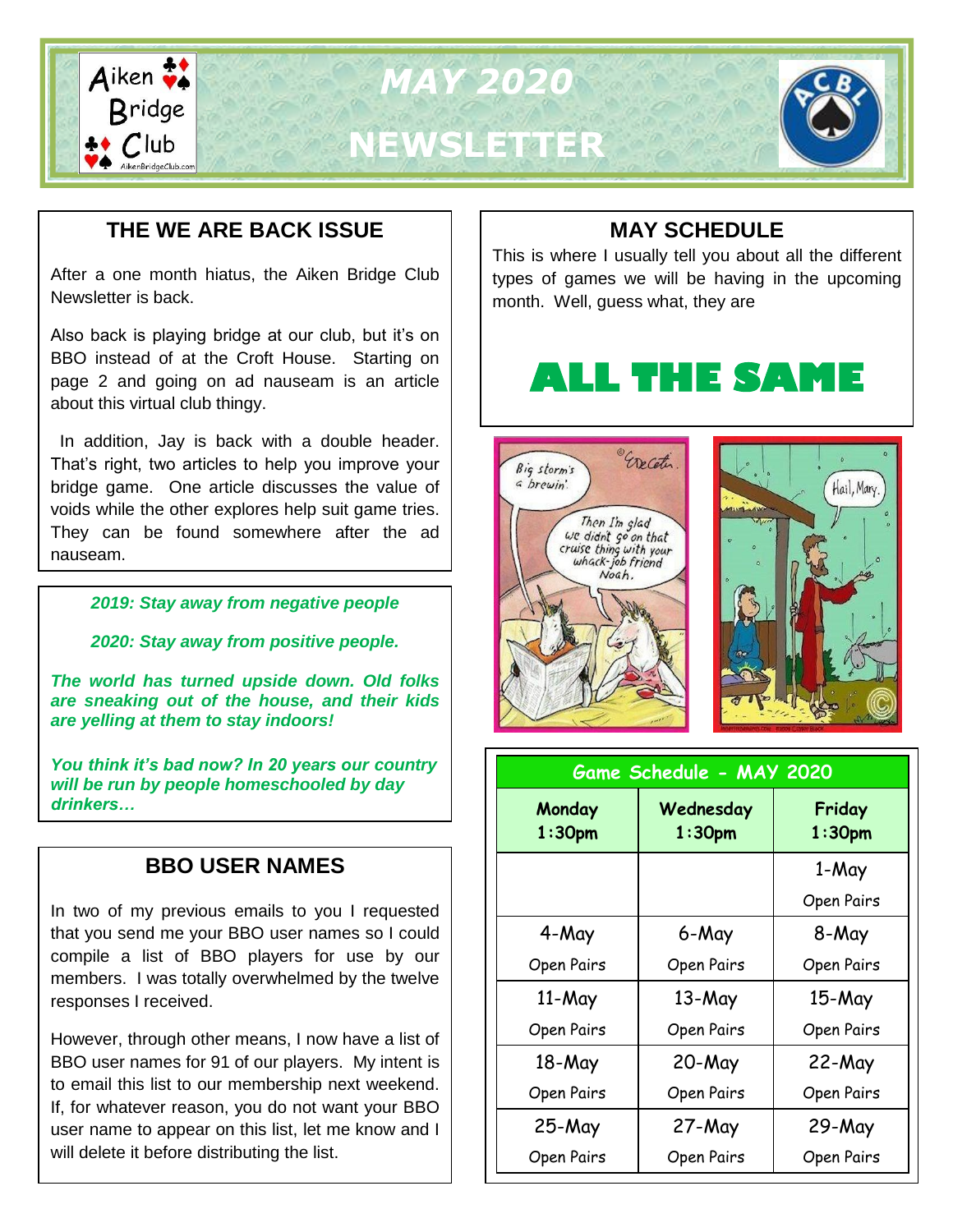# HELLO,

Yeah, it's been awhile Not much, how 'bout you I'm not sure why I'd called I guess I really just wanted To talk to you

I was thinking maybe later on We could get together for a while It's been such a long time And I really do miss your smile

I'm not talking 'bout movin' in And I know you think you're just fine But there's a robot dealin' the cards around And I'd really love to see you online

#### *……..…… England Dan, John Ford Coley and me*

Yeah, I'm talking about those of you who have yet to play in our games on BBO. If you are waiting for face to face bridge to return to the Croft House, well, it's going to be a while. Despite the grandiose proclamations of our King and two of his many Court Jesters (aka, the Governors of the Great States of South Carolina and Georgia (to his credit, even our King was not amused by this clown)), I don't foresee returning to bridge as we knew it any time soon. Croft House will act with an abundance of caution (as they should) in allowing us to return to their venue. I will act with even more caution (as I should).

So, if you want to play bridge for masterpoints with your friends from our club anytime soon, you need to get with the program. As I've said before, this is not rocket science. If you have managed to retrieve this newsletter from your email, you have more than the computer skills required to play on BBO. If you finally decide to get started playing in your online club game, we have volunteers ready to help you get there. Sherry Buck (803-641-0245), Diane Davies (803-644-4564) and Lynn Smith (803-649-0638) are all available to walk you through the process. You can also ask your friends or any Director or Board Member for help. Believe me, it ain't hard. OK, I'm done here. I think I have beaten this horse to death over the last month or so, so, I promise I won't try to convince you to play online anymore. But, I hope your friends won't give up.

For those of you currently playing in our games (and those I hope will), following is some additional information, in no particular order, that may or may not be of interest to you.

**Finding Our Game** – after going to ACBL Virtual Games, there is a search button on the top right of the list – enter "aik" and you will be taken directly to our game to register or sign up on the partnership desk.

**Who Can Play** – our games are limited to players who have played at our club during the last 365 days. The list of eligible players is produced and maintained by the ACBL. This rule, with a few exceptions, is true for all virtual ACBL clubs. However, some clubs have, unfortunately, chosen not to abide by the rules and are poaching players from their home club. We will not do this.

f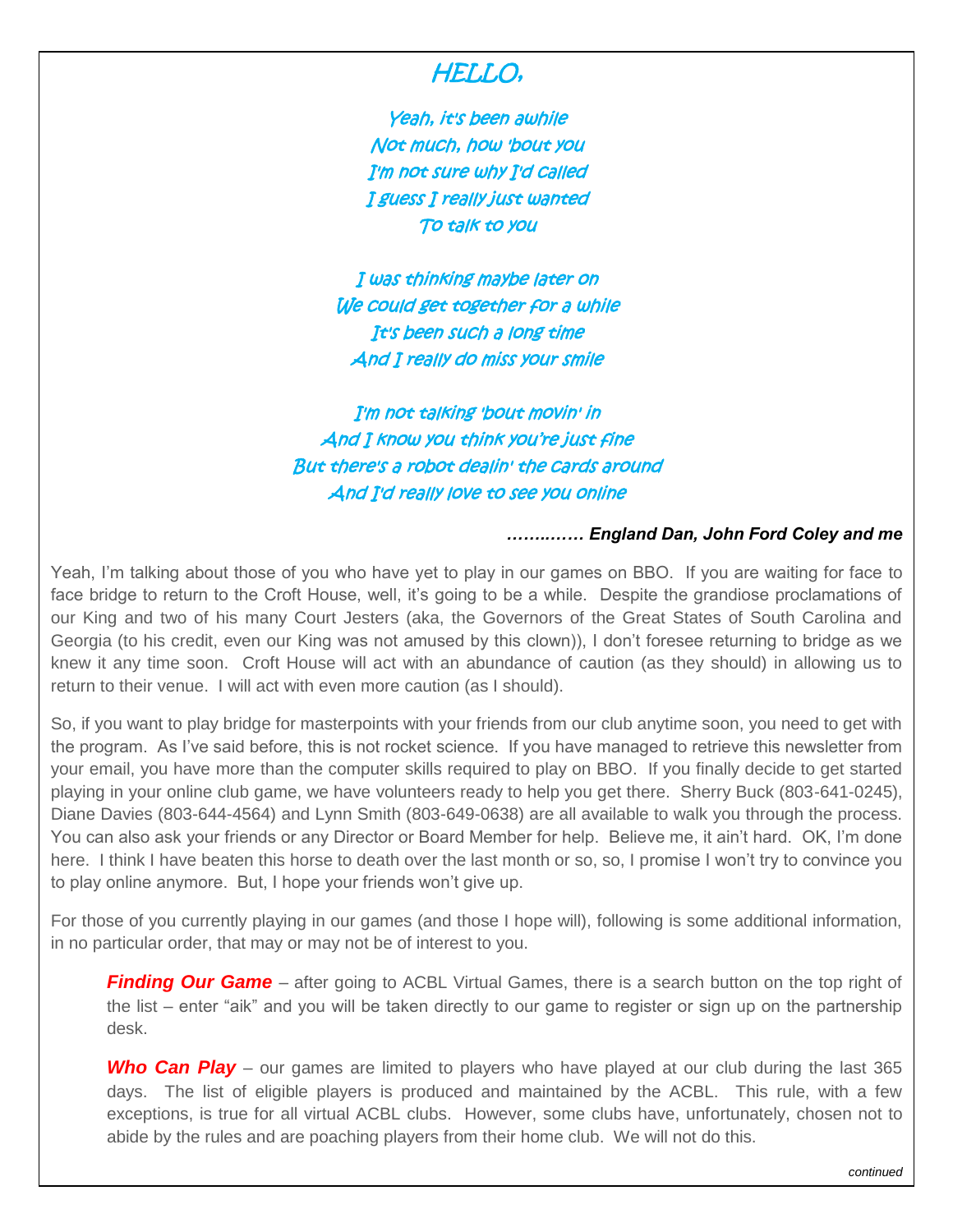*So, Who Are These People I Don't Know* – if an odd number of pairs sign up for the game, the Director must find two people to fill out the movement (BBO does not allow sit outs and the ACBL doesn't allow robots in these games). The substitutes are taken from a list of folks who have volunteered to be subs anywhere ………. so ………. they can be from anywhere.

**Masterpoints** – the ACBL virtual games award black masterpoints at club masterpoint rating, unlike the other ACBL games on BBO, which award colorless points (does that mean they are transparent?) at 50% club masterpoint rating. The awards you see on BBO after the game are not the real awards. The real awards are 50% greater and can be seen on ACBL Live for Clubs. At this point there are only awards for placing in your direction, no overalls. Adding overall awards is being considered by ACBL, but needs much work.

**Time Outs** – if you don't finish a round in the allotted time, the computer simply moves you into the next round. This is called a "time out." The computer will immediately tell you it has given both pairs average. However, it will then look at where you were in the hand and give you the result it thinks you would have achieved. The Director will look at those hands the computer can't handle and give you a score, if possible. If neither the computer nor the Director can figure out what the hell you were doing, you will get an average.

**Whose Turn Is It?** – every once in a while play will cease because someone kind of falls asleep and doesn't know it's their turn to play. If the box with your username is highlighted in an orangey goldy color, that person is you.

**How Am I Doing?** – since everyone is playing the same round at the same time (called barometer scoring), you can see your results after each round is completed. To do this, click on the "History" tab on the right side of the screen.

*Alerting* – on BBO, you should **self alert** any bid or announcement you would make playing F2F (face to face). To do this, press the "Alert" box in your bidding box, enter the description (i.e. "15 – 17", "transfer", "2 or more", etc.) and then make the bid. The alert will be seen only by your opponents, your partner, as usual, remains in the dark.

**Partnership Desk** – for some reason, the Partnership Desk is not being utilized in our games. To use it, find our game as described above, click on the game and near the top you will find the "Partnership Desk." Put your name on it or ask someone on the list to play. This feature is there for a reason. If you don't have a partner for that day's game, consider using it.

*Common Game Hands* – we will, hopefully begin using Common Game hands for our games sometime next week. When that starts, you will be able to review the hands on the Common Game site and supposedly on Live for Clubs. It should be just like it was when we were playing F2F. We will see.

**Falling Down Bridge** based algorithms which are able to determine if collaborative cheating is occurring. The usual ACBL **Very Uncomfortable Topic** – as we all know, cheating on BBO is pretty simple. It is so simple that the ACBL has asked all virtual club managers to reiterate to their players that cheating not only will not be tolerated, but will be dealt with in a harsh manner. The whiz kids at BBO have developed computer sanction for collaborative cheating is suspension or expulsion from the League and loss of most or all of your masterpoints. So, don't even think about it.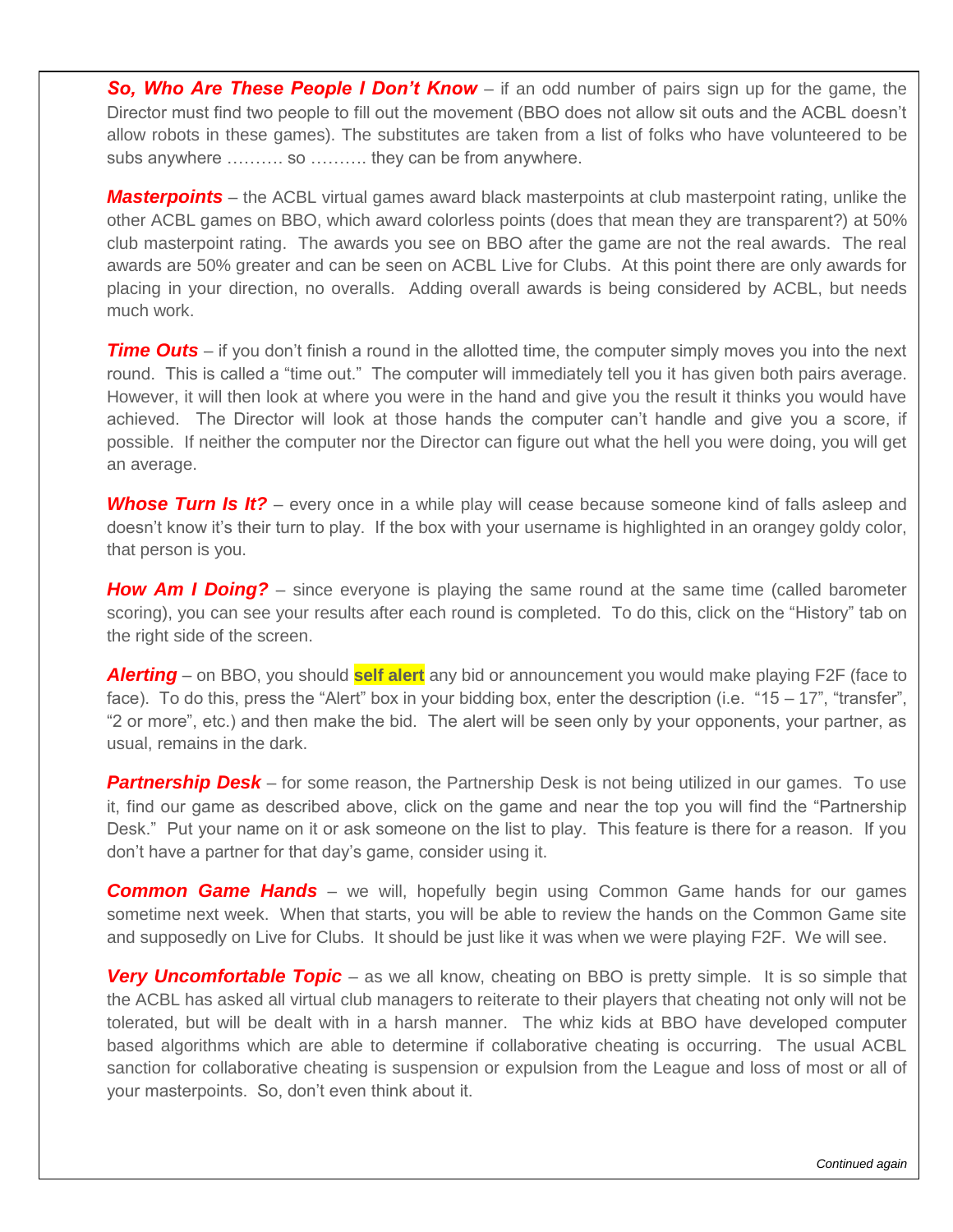## **SO, HOW ARE OUR GAMES GOING?**

Pretty well. Our last F2F game was Wednesday, March 11<sup>th</sup> and our first ACBL Virtual Game was Wednesday, April  $8<sup>th</sup>$ . We have had a total of 8 games thus far, ranging in size from 8 to 12 tables, averaging 10. The last three games have all been 11 or more tables, so we are pleased. Our card fee of \$3.00 is the lowest allowed by the ACBL, with most clubs charging \$5.00 and many charging more.

I have been bombarded with requests for our club to join various consortiums with other clubs. The original intent of this program was to allow small clubs to band together so they could generate enough tables to hold games on BBO. That was a good idea. Now, however, some people are attempting to put together large consortiums with most of the card fees collected going to them and a pittance going to the player's home club. This is not a good idea, since supporting F2F clubs put out of business by the virus was the stated, and very valid, intent.

In addition, there are ABCL sponsored Support Your Club games every day at 10:00 am, 5:10 pm and 7:30 pm. These games are open to all players and cost \$6.00. The difference is that \$4.00 of the entry goes to support your home club or clubs. The consortiums return about 10% to the player's home club. That's why, in my humble opinion, most of these consortiums are simply a money grab by their organizers.

The only positive I can see in joining a consortium is that the games would be larger and therefore the masterpoint awards would be greater. The downside is we would be playing against mostly people we don't know. To me, one of the nicest things about our virtual games is "seeing" and chatting with your friends at the table. Remember, we are committed to being the nicest bridge club on the planet, but I doubt all the players in these random consortiums share that vision. We are a very nice bridge club, and I want to keep it that way,

Thus far, I have avoided and intend to continue avoiding all these consortiums and hope we can continue to attract enough tables to remain independent. We are also much better off financially as an independent virtual club. If you disagree with this, please let me know.

There has been a lot of work put in by our usual suspects to get this program up and running. Many thanks to Steve, Lauren, Alan and Jesse for working on this program and agreeing to be Directors on BBO.

## **SO, WHAT'S NEXT?**

Currently, we have three games a week, Monday, Wednesday, and Friday at 1:30. All three games are 18 boards in duration, 2 or 3 boards per round depending on table count. Why? Good question! Because we do. Bad Answer!

Absolutely none of this is set in stone. In the virtual club arena we are free to have as many games as we wish, when we wish, and for any duration we wish (less than 18 boards would reduce masterpoint awards). At this point the limiting factor is how many Directors we have and how often are they willing to work.

Maybe what we are doing is just fine. If nothing else we can all probably remember the schedule. But, maybe things would be better in some other configuration.

I'm asking for your feedback on all this stuff to help us schedule and structure our games to best meet membership needs.

There is one question I would like everyone to comment on: If we held more than three games per week, would you likely play more times a week than you currently do?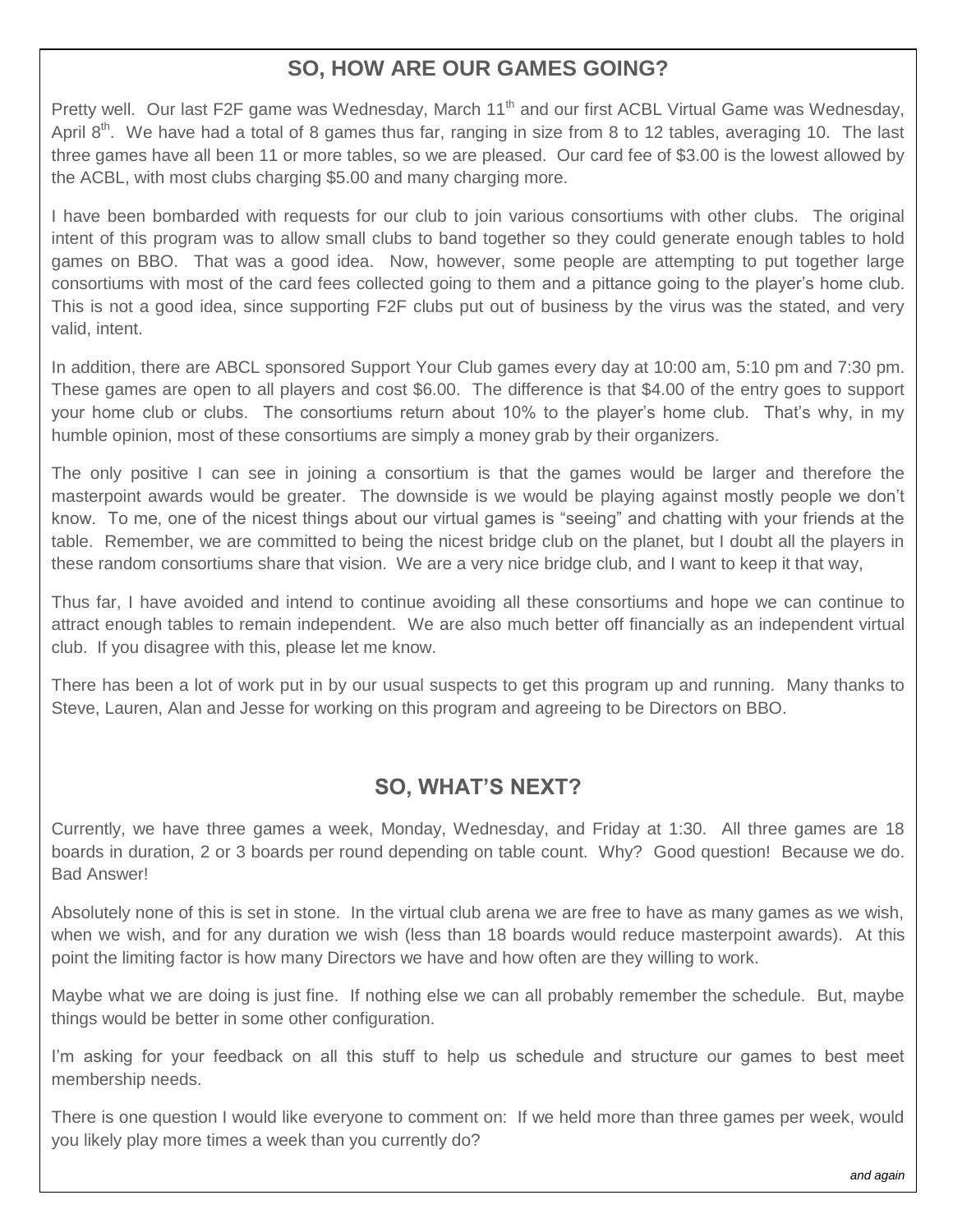# **ONE LAST SHOT**

**OK, I lied.** I'm going to take one last shot at convincing you to play bridge online. Why? Well, I just received an email from Linda Naples relating her positive musings about online bridge. So, I thought since you won't pay attention to me, maybe you will pay attention to her. Thanks for your help Linda. You never know.

- 1. You don't need make-up, a haircut, or a manicure.
- 2. If your partner doesn't show, you don't have to drive home.
- 3. You can play in your pajamas.
- 4. You can work on a crossword puzzle or do needlepoint if you are the dummy.
- 5. You can scream at the screen, "Take the finesse, take the finesse."
- 6. Nobody asks you if you rode your bike today.
- 7. You can create a user ID so arcane that nobody knows who you are.
- 8. You can't revoke, trust me I've tried.
- 9. You don't need to arrive early to grab a N/S.
- 10. You can cuss like a sailor.

*ad nauseam ends here*

## **THE VALUE OF VOIDS BY JAY JACOBS**

Hand evaluation includes both strength and distribution. Traditional high card point count undervalues aces and kings while overvaluing queens and jacks (many suits do not go for more than two rounds, so third round control is less valuable). In no-trump queens and jacks represent slow tricks and/or potential stoppers so they are worth a little more vis-à-vis suit contracts. Modify point count for length, shortness, distribution, and suit quality (including multiple honors, as well as intermediates such as tens and nines). Except in no-trump, add value for doubletons, singletons, and voids. In suit contracts, you duplicate points (pun intended) if you count points for both an honor and a singleton or doubleton in the same suit (double dip at your own risk), except for aces, which rarely go out of style.

What if you have shortness in partner's suit? If partner has only bid one suit and you are short in it, keep the auction as low as possible. Lacking a fit elsewhere, your misfit will not play well. Avoid no-trump unless partner's suit is self-sufficient and there is an entry to partner's hand. If partner has shown more than one suit and you have shortness in one but support for another, the value of your shortness does not diminish as much, since playing in the second suit allows partner to ruff losers in the first suit with the second suit as trump. But, values partner has in the first suit may be wasted, since they may need to be ruffed in your hand. Likewise, if the opponents have bid a suit in which you have a void or singleton, AND you have at least 3 card support for partner's suit, the hand should play well in partner's suit. Pard can ruff losers in the opponents' suit without shortening their own trump holding since the ruffs are in the hand with the shorter trumps.

You and partner must both re-assess your hands as the bidding progresses. If partner bids a suit in which you are short, do not count values for that shortness (but don't take away count for honors), thereby reducing the support value of your hand. Similarly, support for partner's suit, especially with shortness in the opponents' suit, increases the value of your hand*.*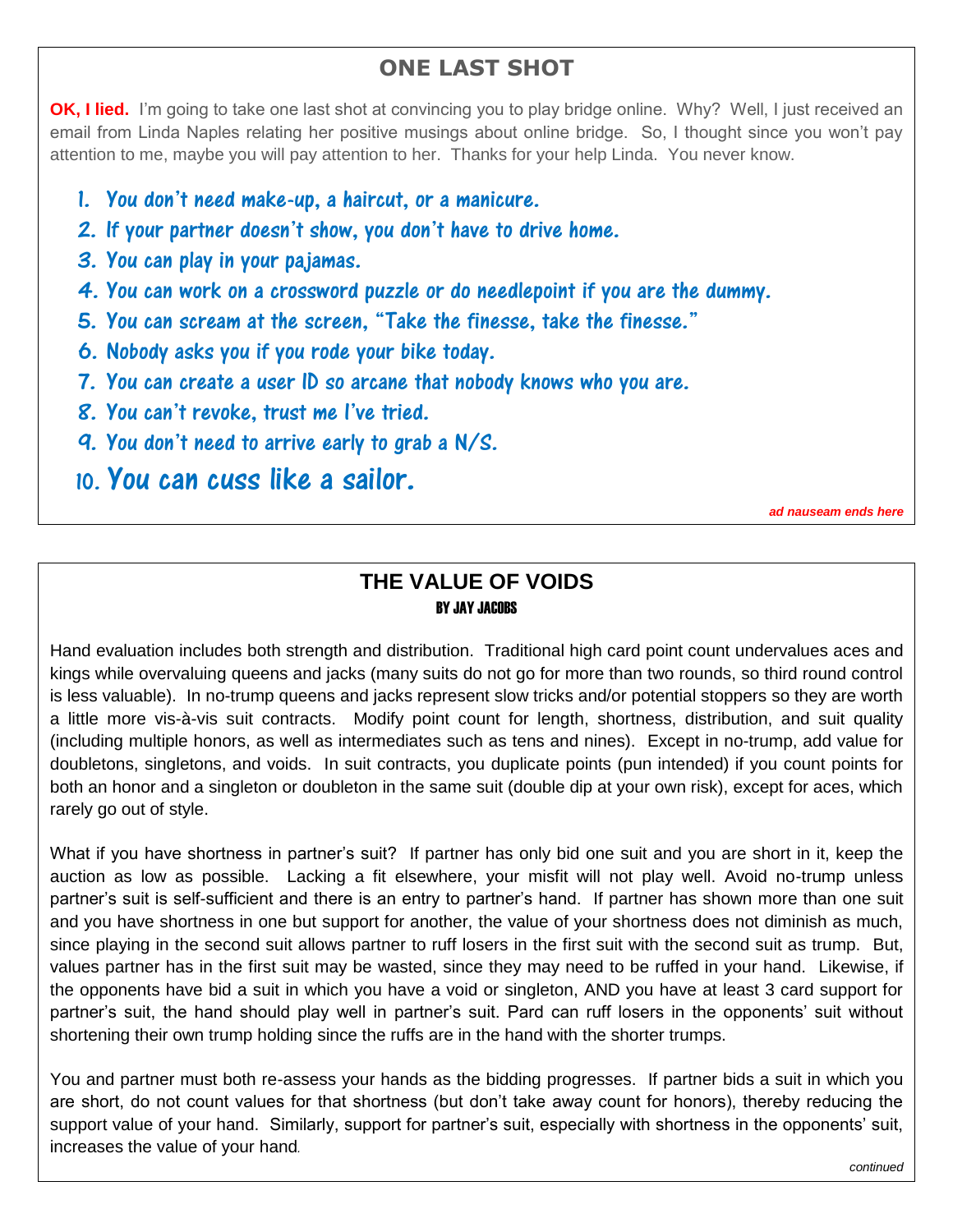If you have a good fit with partner and a number of cards in the opponents' suit, you can assume partner is short in their suit (e.g., both opponents bid a suit in which you have four cards, then partner most likely has a singleton or void). Yet, if you only have three card support for partner, partner still risks losing trump control by having to ruff in the hand with the longer trump. But, if you provide four card or more support, it's a whole different ball game, as it greatly reduces the chance your side will lose trump control.

Soooo, what adjustment should you make? It's more of an art than a science. You need to look at the overall quality of your hand and what partner has told you about their hand. Look for potential winners and losers. When there is a void, you are playing with a 30 high card point deck. You could have a 26 point slam when the opponents have 10 points in one suit and assorted outside queens or jacks. But, partner's points in that void become less valuable, as you would have the tricks anyway with ruffs in your hand. Thus, partner's hand decreases in valuable since points in the void suit are not as usable as those in other suits. When there is a void, opponents may attack that suit [a] to shorten your trump, [b] to safely get out of the lead, [c] to make you break suits first (the advantage often goes to the pair that does not lead a suit first), or [d] to conduct a passive defense. Look at the length and strength of the combined trump suit. If you have three card support but partner will have to take ruffs in your hand, it is better that the three cards are small (and your strength lies elsewhere), so partner does not have to ruff with an honor. On defense, it may be a good idea to make declarer [a] ruff with honors, potentially promoting some intermediates, or [b] ruff in the shorter hand, thereby reducing the ability to take repeated finesses.

If partner opens a major in which you have 5+ cards, unless you have a lot of points, escalate the bidding immediately, since the opponents likely have at most one loser in that suit and probably have their own fit. Make it tougher for them to enter the auction or force them to make decisions at a higher level without being able to exchange information. In standard bidding, if partner opens one of a major and you have 5 card support AND few points, AND a singleton or void, it is virtually automatic to bid four of the major immediately, especially if the opponents are entering the auction. If you lack a void or singleton or have more points, don't go as high as quickly. The same thought process applies with the minors, but with exceptions: partner may have bid a short minor (so you need more cards to raise high immediately), you may possibly have a 4-4 fit in a major (e.g., you have six of a minor and four of a major and your partner also has four of that major, in which case you have a double fit, but likely then so do the opponents), and/or you may not want to go past three no-trump (especially if you have points).

If partner opens a weak two or three bid in a suit in which you have support, consider raising, but don't go too high unless you have a good hand. Often a raise from two to three will wreak havoc with the opponents' bidding. But a raise to four gives them a no lose option – they can bid game or possibly make more points by doubling you (especially if you are vulnerable). This is particularly true when their game is marginal. They can always take the gift of a doubled contract and beat everyone in a part score or those who go down in game. If, however, you are short of game, they may not know whether to defend or play. Try to avoid going down 150 or the deadly 200, since you lose whenever they only have a partial and/or not every opponent will necessarily bid game. Take advantage of favorable vulnerability and be careful with unfavorable vulnerability. Let the opponents play at the four level in a minor – no sacrifices since they have not bid game and you could go for a big number if you are doubled.

When you and partner each have a short suit AND also share a common suit, you can often make more tricks on a cross-ruff. But, make sure you get your tricks in the fourth suit. Whether you just cash them first or use them for communication between the hands is irrelevant. Do not give the opponents an opportunity to discard that suit and then ruff in at the end when the suit finally gets played.